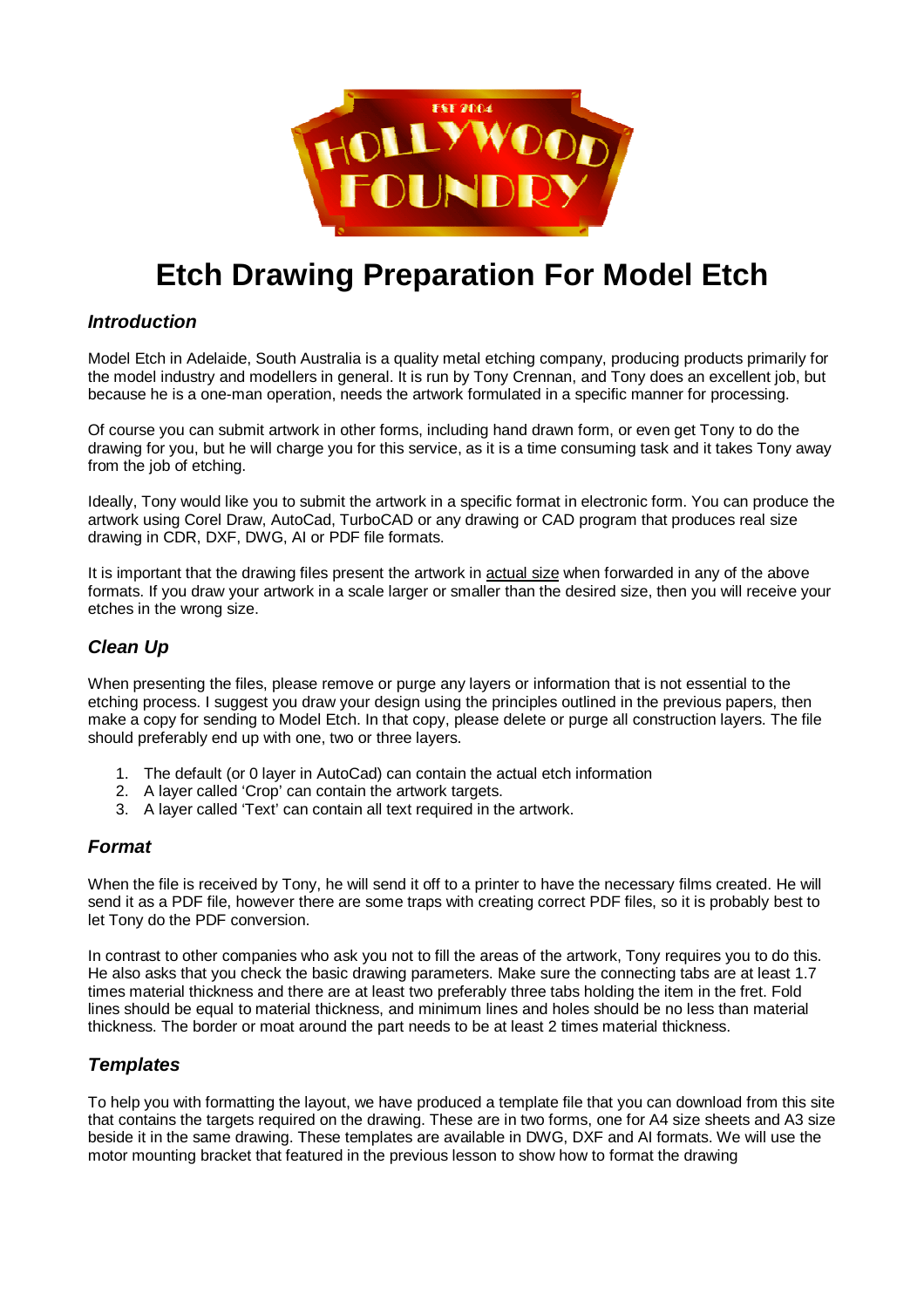

You should now download and open the template file, look at it, and return to this document.

Note that two sheet sizes are shown, A3 on the left and A4 on the right. Note that each size has two panels, the Top Layer on the left, and the Bottom Layer on the right. There are 4 objects called 'targets', one in each corner of every panel. These targets are used in the process of aligning the top and bottom layers of the artwork so that the layers exposed and developed are in 'register'.

Note also there are 4 lines connecting the centres of these targets. All artwork should be contained within these lines. However, once the artwork has been placed inside these borders, the borders themselves should be deleted. Also, the text items on the template should also be deleted, they are only there for explanatory purposes.

Note that the two panels are spaced 20mm apart. You should take objects you wish to fill the etch fret with and move them into the panel on the left side for the moment. The following drawing shows the example motor mount fitted into the template with its left edge aligned to the border. The bottom edge cannot align with the border however, as it will overlap the target.

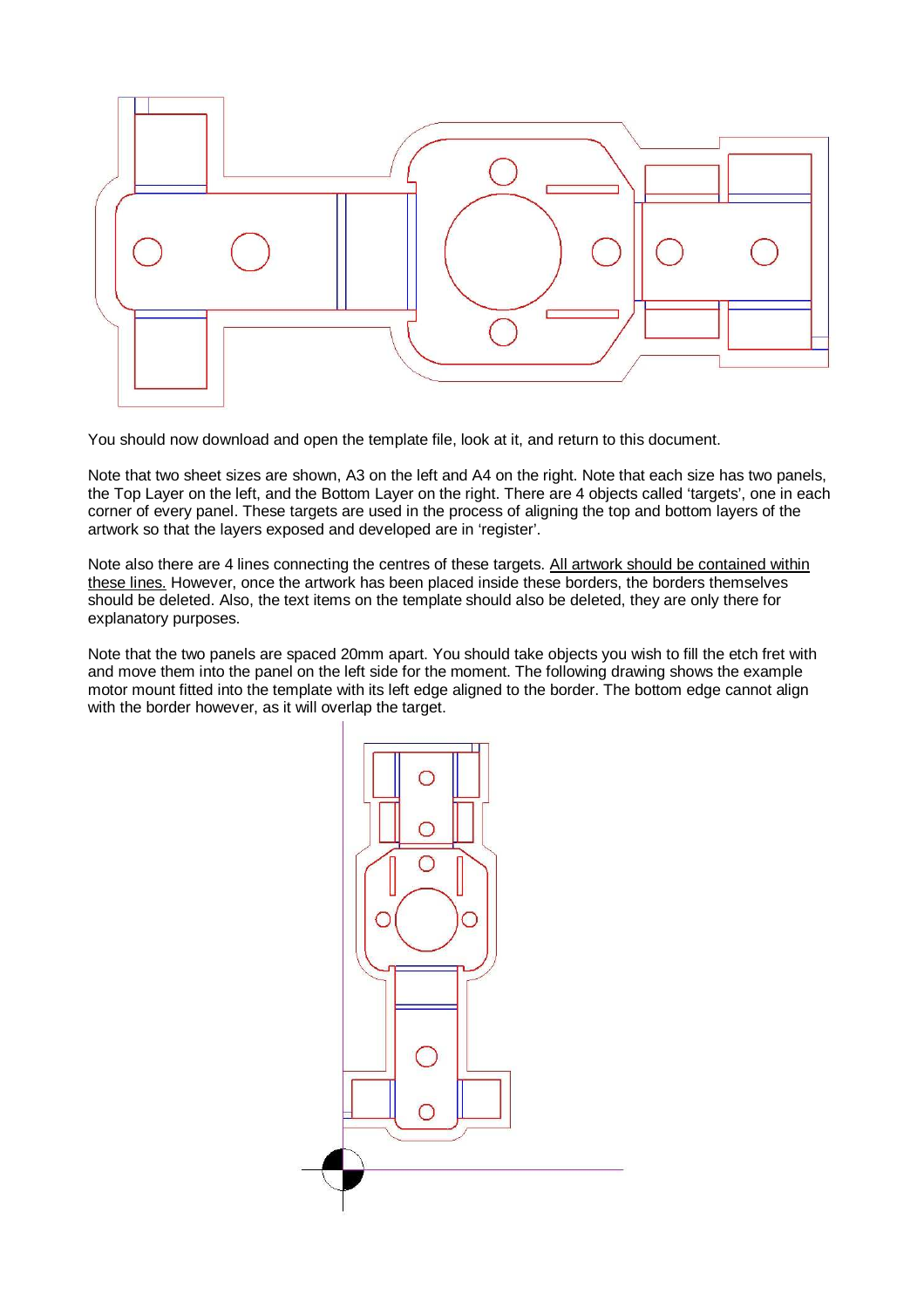Now place all additional artwork objects in the template, or in the case of this example, copy the original until it fills the template area. Each object should be spaced approximately 2mm away from each other. According to the rules, you should be able to make them closer than this, but it has the unfortunate effect of making the A3 or A4 size sheet very flimsy and hard to handle, so 2mm is best.



Once the template has been filled, go to the bottom right hand corner of the template, and draw a reference line on the bottom layer, between the bottom left hand corner of the nearest object and the centre of the target. This line will be used to position the bottom layers objects when mirrored and moved:

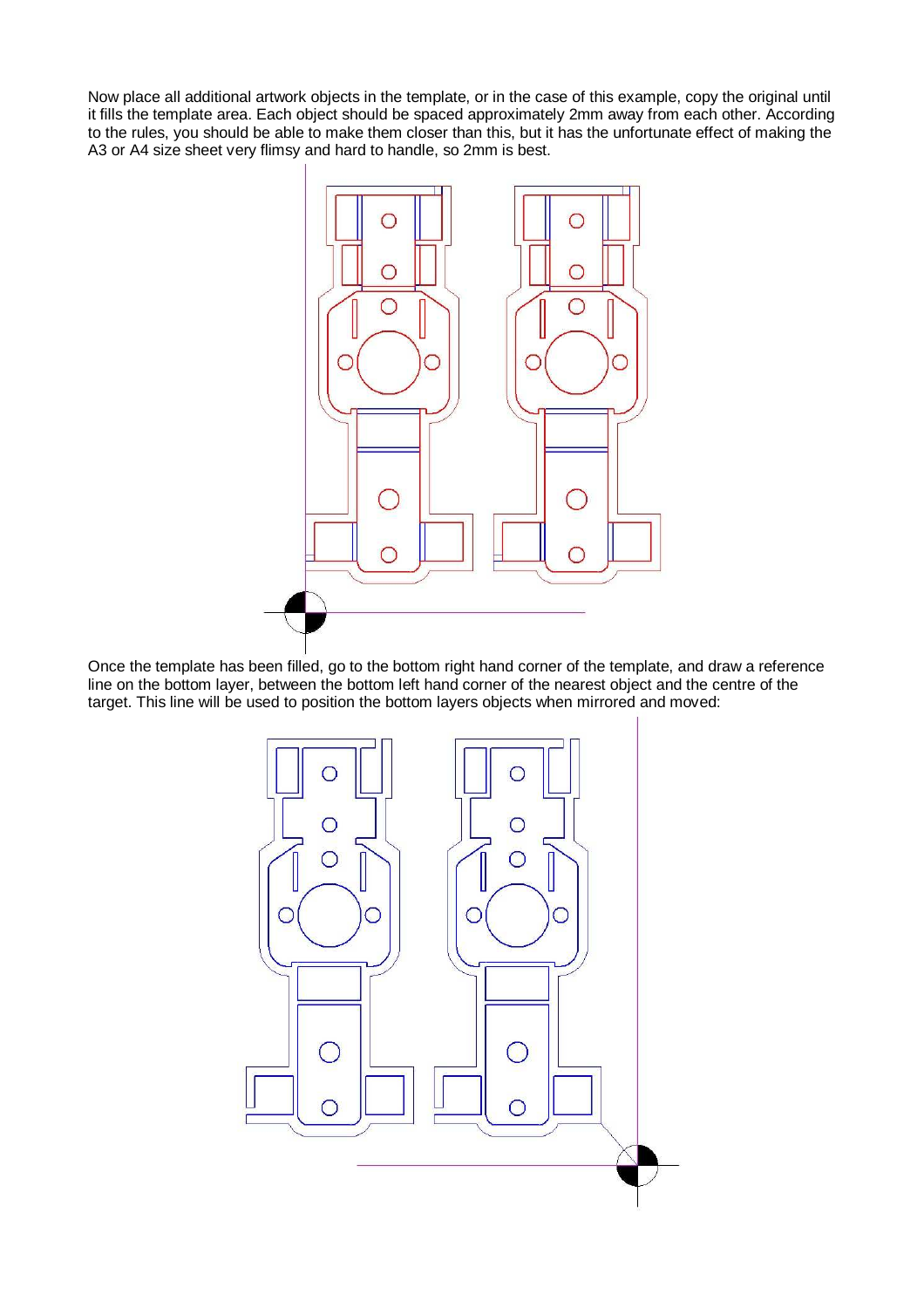Switch off the top (or Red) layer, then select all the objects in the bottom layer, including the reference line you have just drawn. Make a horizontal mirror image of the selected objects, then move that image, using the portion of the reference line that was connected to the centre of the target. Do not move the target or its perimeter lines.

Place the mirrored image in the right hand panel, with the reference line re-connected to the bottom left target of the right hand panel, thus:



In the above drawing, the bottom (or Blue) layer has been mirrored and moved over to the right hand panel. The top (or Red) layer has been left behind on the left hand panel. Most importantly, because we moved it using the reference line (still visible in the right hand panel), the parts will stay in correct register. Now delete the reference line.

It is a good idea at this point to insert some text, preferably on the top layer, naming the sheet and giving it a reference code of some type. That code may be used by yourself and Model Etch to refer to this artwork. It will also be very helpful to Tony (and all etch companies for that matter) if you include the material type and thickness. An example might be say:

#### **Hollywood Foundry – Motor Mount Vers. 1 – Part HF4 Material: 0.45mm Nickel Silver**

It can be inserted into the template, along the right hand edge of the left panel as shown below:



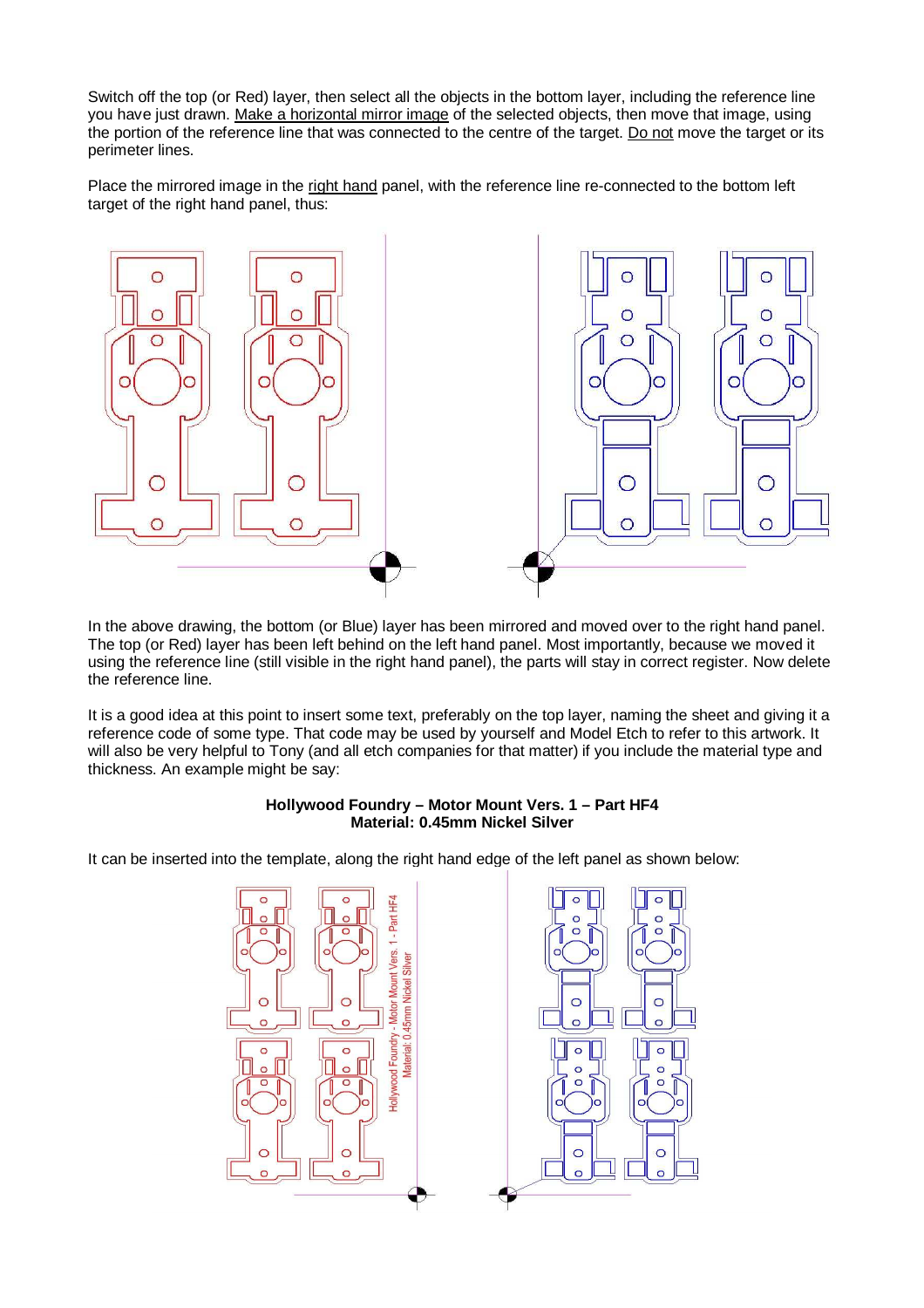At this stage, having all the objects in place on the template, we need to simplify the layers and purge any un-necessary layers or objects. Firstly, remove the explanatory text, such as 'Top Layer' etc. Also remove the perimeter lines connecting the targets.

The targets are contained on a layer called 'Crop', so you should now switch off the Crop layer, then select all the remaining items and change them to the default or 0 layer. By now you should only have two layers left and no extraneous objects:



The last task is to apply fill to the objects in your fret. As explained in the previous lessons, the fill command will fail if there are any breaks in the lines or circle segments, so you need to make sure that all lines are joined correctly to the next line segment. Also make sure you do not have lines on top of other lines, as this will also cause the fill function to fail. If all goes well, you should be rewarded by a filled drawing, as per the zoomed in example below: